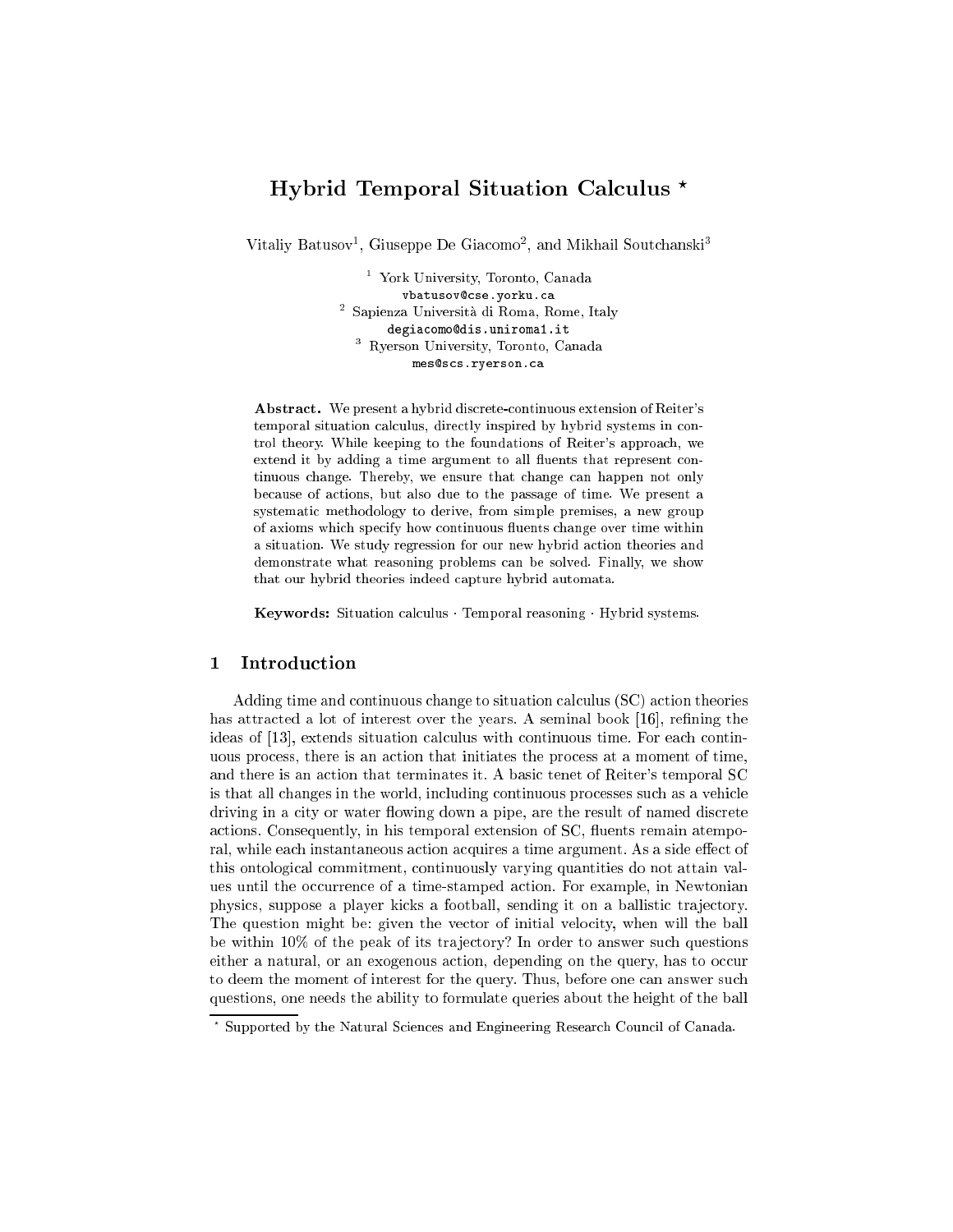#### $\overline{2}$ V. Batusov et al.

at arbitrary time-points, which is not directly possible without an explicit action with a time argument, if the query is formed over atemporal fluents.

In Reiter's temporal SC, to query about the values of physical quantities in between the a
tions (agent's or natural), one ould opt for an auxiliary exogenous action watch(t) [18], whose purpose is to fix a time-point t to a situation when it occurs, and then pose an atemporal query in the situation which results from executing watch(t). Similarly, one can introduce an exogenous action wait $For(\phi)$ that is executed at a moment of time when the condition  $\phi$  becomes true, where  $\phi$  is composed of functional fluents that are interpreted as continuous functions of time. This approach has proved to be quite successful in cognitive robotics [8] and was used to provide a SC semantics for continuous time variants of the popular planning language PDDL [3].

In this paper we study a new variant of temporal SC in which we can directly query ontinuously hanging quantities at arbitrary points in time without introdu
ing any a
tions (natural or exogenous or auxiliary) that supply the moment of time. Our approa
h is query-independent. For doing so we take inspiration from the work on hybrid systems in control theory  $[4, 12]$ , which are based on dis
rete transitions between states that ontinuously evolve over time. Following this idea, the crux of our proposal is to add a new kind of axioms called *state evo*lution axioms (SEA) to Reiter's successor state axioms (SSA). The SSA specify, as usual, how fluents change when actions are executed. Informally, they characterize transitions between different states due to actions. The state evolution axioms specify how the flow of time can bring changes in system parameters within a given situation while no actions are executed. Thus, we maintain the fundamental assumption of SC that all *discrete* change is due to actions, though situations now in
lude a temporal evolution.

Reiter  $[16]$  shows how the SSA can be derived from the effect axioms in normal form by making the ausal ompleteness assumption. We do similar work w.r.t. state evolution axioms, thus providing a precise methodology for axiomatization of ontinuous pro
esses in SC in the spirit of hybrid systems. One of the key results of SC is the ability to redu
e reasoning about a future situation to reasoning about the initial state by means of regression  $[16]$ . We show that a suitable notion of regression can be defined despite the continuous evolution within situations.

In hybrid automata, while ontinuous hange is dealt with thoroughly, the discrete description is limited to finite state machines, *i.e.*, it is based on a propositional representation of the state. SC, instead, is based on a relational representation. There are practical examples that call for an extension of hybrid systems where states have an internal relational structure and the continuous flow of time determines the evolution within the state  $[20]$ . Our proposal can readily capture these cases, by providing a relational extension to hybrid automata, which benefits from the representational richness of SC. Thus, our work an help to bring together KR and Hybrid Control, getting from the former the semantic richness of relational states and from the latter a convenient treatment of continuous time. The proofs of our thereoms are available in [1].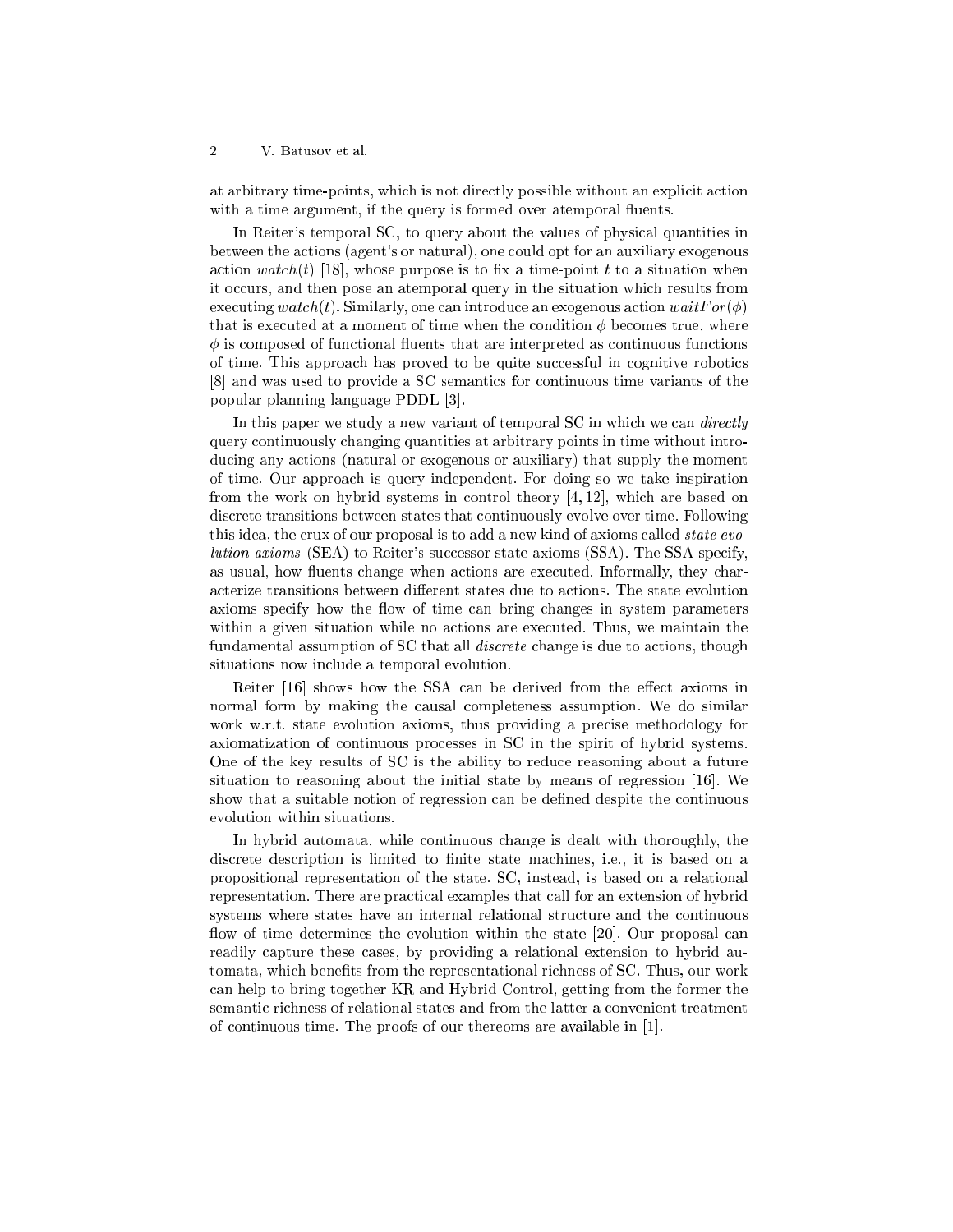# 2 Ba
kground

Situation Calculus The situation calculus has three basic sorts (situation, action, object); formulas can be constructed over terms of these sorts. Reiter [16] shows that to solve many reasoning problems about actions, it is convenient to work with SC *basic action theories* (BATs) that have the following ingredients. For each action function  $A(\bar{x})$ , an *action precondition axiom* (APA) has the syntactic form  $Poss(A(\bar{x}), s) \leftrightarrow \Pi_A(\bar{x}, s)$ , meaning that the action  $A(\bar{x})$  is possible in situation s if and only if  $\Pi_A(\bar{x}, s)$  holds in s, where  $\Pi_A(\bar{x}, s)$  is a formula with free variables among  $\bar{x} = (x_1, \ldots, x_n)$  and s. A situation is a first-order (FO) term describing a unique sequence of actions. The constant  $S_0$  denotes the *initial situation*, the function  $do(\alpha, \sigma)$  denotes the situation that results from performing action  $\alpha$  in situation  $\sigma$ , and  $do([\alpha_1, \ldots, \alpha_n], S_0)$  denotes the situation obtained by consecutively performing  $\alpha_1, \ldots, \alpha_n$  in  $S_0$ . The notation  $\sigma' \sqsubseteq \sigma$ means that either situation  $\sigma$  is a subsequence of  $\sigma$  or  $\sigma = \sigma$  . The abbreviation  $executable(\sigma)$  captures situations  $\sigma$  all of whose actions are consecutively possible. Objects are FO terms other than actions and situations that depend on the domain of application. Above,  $\Pi_A(\bar{x}, s)$  is a formula uniform in situation argument  $s$ : it talks only about situation  $s$  and uses only domain-specific predicates (see [16]). For each relational fluent  $F(\bar{x}, s)$  and each functional fluent  $f(\bar{x}, s)$ , respectively, a *successor state axiom* (SSA) has the form

 $F(\bar{x}, d\sigma(a, s)) \leftrightarrow \Phi_F(\bar{x}, a, s)$  or  $f(\bar{x}, d\sigma(a, s)) = y \leftrightarrow \phi_f(\bar{x}, y, a, s),$ 

where  $\Phi_F(\bar{x}, a, s)$  and  $\phi_f(\bar{x}, y, a, s)$  are formulas uniform in s. A BAT  $\mathcal D$  also contains the *initial theory*: a finite set  $\mathcal{D}_{S_0}$  of FO formulas uniform in  $S_0$ . Finally, BATs include a set  $\mathcal{D}_{una}$  of unique name axioms for actions (UNA). If a BAT has functional fluents, it is required to satisfy an explicit consistency property whereby each functional fluent is always interpreted as a function.

BATs enjoy the *relative satisfiability* property: a BAT  $D$  is satisfiable whenever  $\mathcal{D}_{una} \cup \mathcal{D}_{S_0}$  is. This property allows one to disregard the problematic parts of a BAT, like the second order (SO) foundational axioms  $\Sigma$  for situations, when checking satisfiability. BATs benefit from *regression*, a reasoning mechanism for answering queries about the future (thereby solving the *projection* problem). The regression operator  $\mathcal R$  is defined for sufficiently specific (*regressable*) queries about the future.  $\mathcal{R}[\varphi]$  is obtained from a formula  $\varphi$  by a syntactic manipulation (see Defn. 4.7.4 in  $[16]$ ). By a seminal result in  $[16]$ , regression reduces SO entailment from a BAT  $D$  to FO entailment by compiling dynamic aspects of the theory into the query.

To accommodate time, Reiter adds a temporal argument to all actions and introduces two special functions:  $time(a)$  refers to the time of occurrence of the action a, and start(s) refers to the starting time of situation s, i.e., the time of the latest a
tion of s. The points onstituting the timeline with dense linear order are assumed to have the standard interpretation (along with  $+$ ,  $\lt$ , etc [16]). To model exogenous events, Reiter develops a theory of natural actions  $-$  non-agent actions that occur spontaneously as soon as their precondition is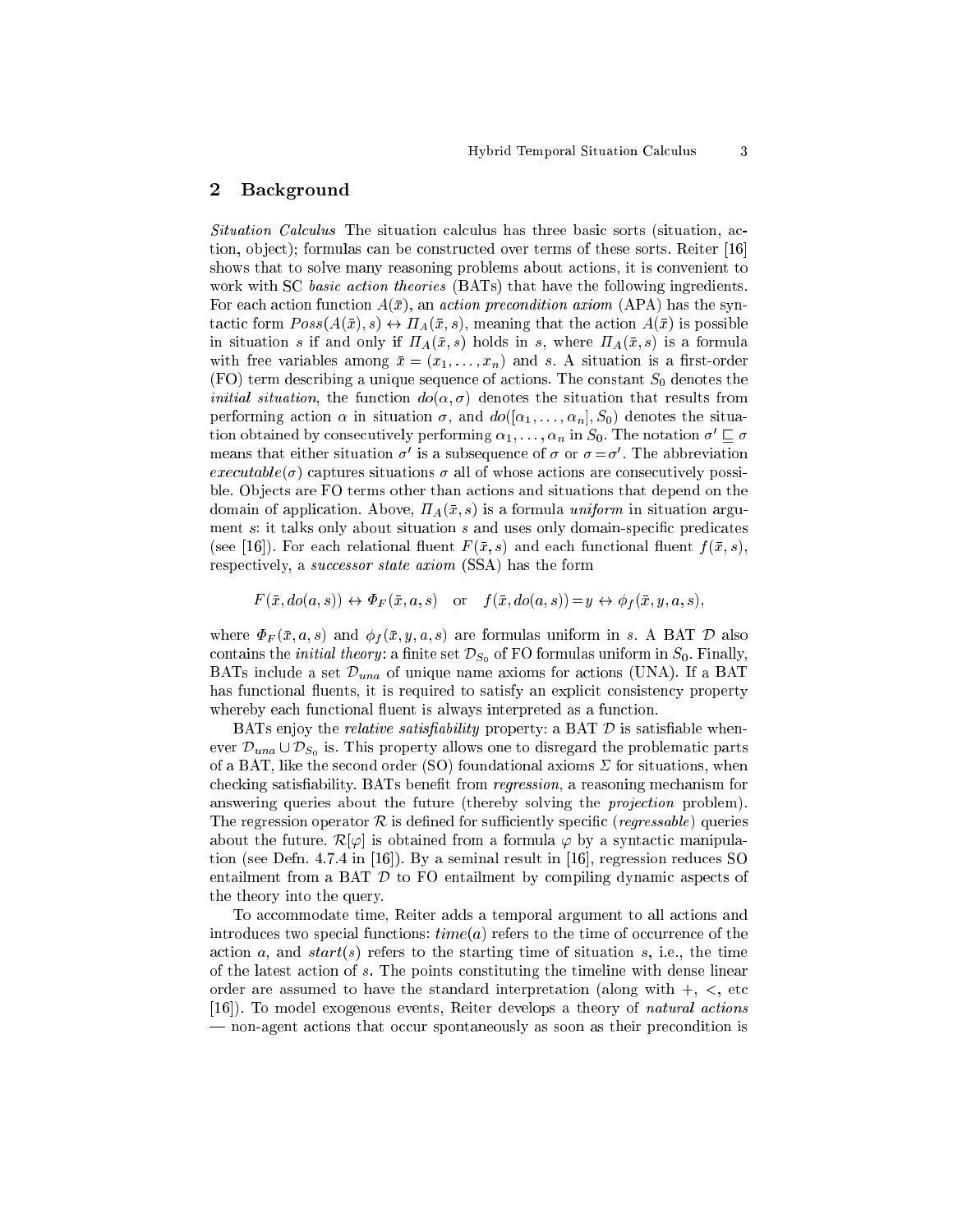satisfied. Such actions are marked using the symbol *natural*, and their semantics are encoded by a modification of  $execute(s)$ . We use natural actions to induce relational hange based on the values of the ontinuous quantities.

Hybrid Systems Hybrid automata are mathemati
al models used ubiquitously in control theory for analyzing dynamic systems which exhibit both discrete and continuous dynamics. [4] define a *basic hybrid automaton* (HA) as a system  $H$  $\mathcal{A}$  , and the states  $\mathcal{A}$  transition relation relation relation relation  $\mathcal{A}$  and  $\mathcal{A}$ continuous state space  $X \subseteq \mathbb{R}^n$ ; for each  $q \in Q$ , a flow function  $\varphi_q : X \times \mathbb{R} \to X$ and a set  $Inv_q \subseteq X$  caned the *aomain of permitted evolution*; for each  $(q, q') \in E$ , a reset retation  $R_{q,q'} \subseteq X \times F(X)$ ; a set Init  $\subseteq \bigcup_{q \in Q} (\{q\} \times Inv_q)$  of initial states.

Like a discrete automaton, a HA has discrete states and a state transition graph, but within each discrete state its continuous state evolves according to a particular flow, e.g., it can be an implicit solution to a system of differential equations. The domain of permitted evolution delineates the boundaries whi
h the continuous state X of the automaton cannot cross while in state  $q$ , i.e.,  $\varphi_a(X,t) \in Inv_a$ . The reset relation helps to model discrete jumps in the value of the continuous state which accompany discrete state switching. A *trajectory* of a hybrid automaton H is a sequence  $\eta = \langle \Delta_i, q_i, \nu_i \rangle_{i \in I}$ , with  $I = \{1, 2, \ldots\}$ , where  $\varDelta_i$  is the duration,  $q_i$  is a state from  $Q$ , and  $\nu_i : [0, \varDelta_i] \mapsto X$  is a continuous curve along the flow  $\varphi_{q_i}$  (refer to [4] for details). A trajectory captures an instance of a legal evolution of a hybrid automaton over time. Duration  $\Delta_i$  is the time spent by the automaton in the  $i$ -th discrete state it reaches while legally traversing the transition graph, obeying the reset relation. A trajectory is *finite* if it contains a finite number |I| of steps and the sum  $\Sigma_{i\in I}\Delta_i$  is finite.

# 3 Hybrid Temporal Situation Calculus

In our quest for a hybrid temporal SC, we reuse the temporal machinery introdu
ed into BATs by Reiter, namely: all a
tions have a temporal argument and the functions *time* and *start* are axiomatized as before. We preserve atemporal fluents, but no longer use them to model continuously varying physical quantities. Rather, atemporal fluents serve to specify the context in which continuous processes operate. For example, the fluent  $Falling(b, s)$  holds if a ball b is in the process of falling in situation  $s$ , indicating that, for the duration of  $s$ , the position of the ball should be changing as a function of time according to the equations of free fall. The fluent  $Falling(b, s)$  may be directly affected by instantaneous actions  $drop(b, t)$  (ball begins to fall at the moment t) and  $catch(b, t)$  $\Lambda$  (ball stops at t), but the effect of these actions on the position of the ball comes about only indirectly, by changing the context of a continuous trajectory and thus switching the continuous trajectory that the ball can follow. Thus, a falling ball is one context, and a ball at rest is another. In general, there are finitely many parametrized ontext types whi
h are pairwise mutually ex
lusive when their parameters are appropriately fixed, and each context type is characterized by its own ontinuous fun
tion that determines how a physi
al quantity hanges.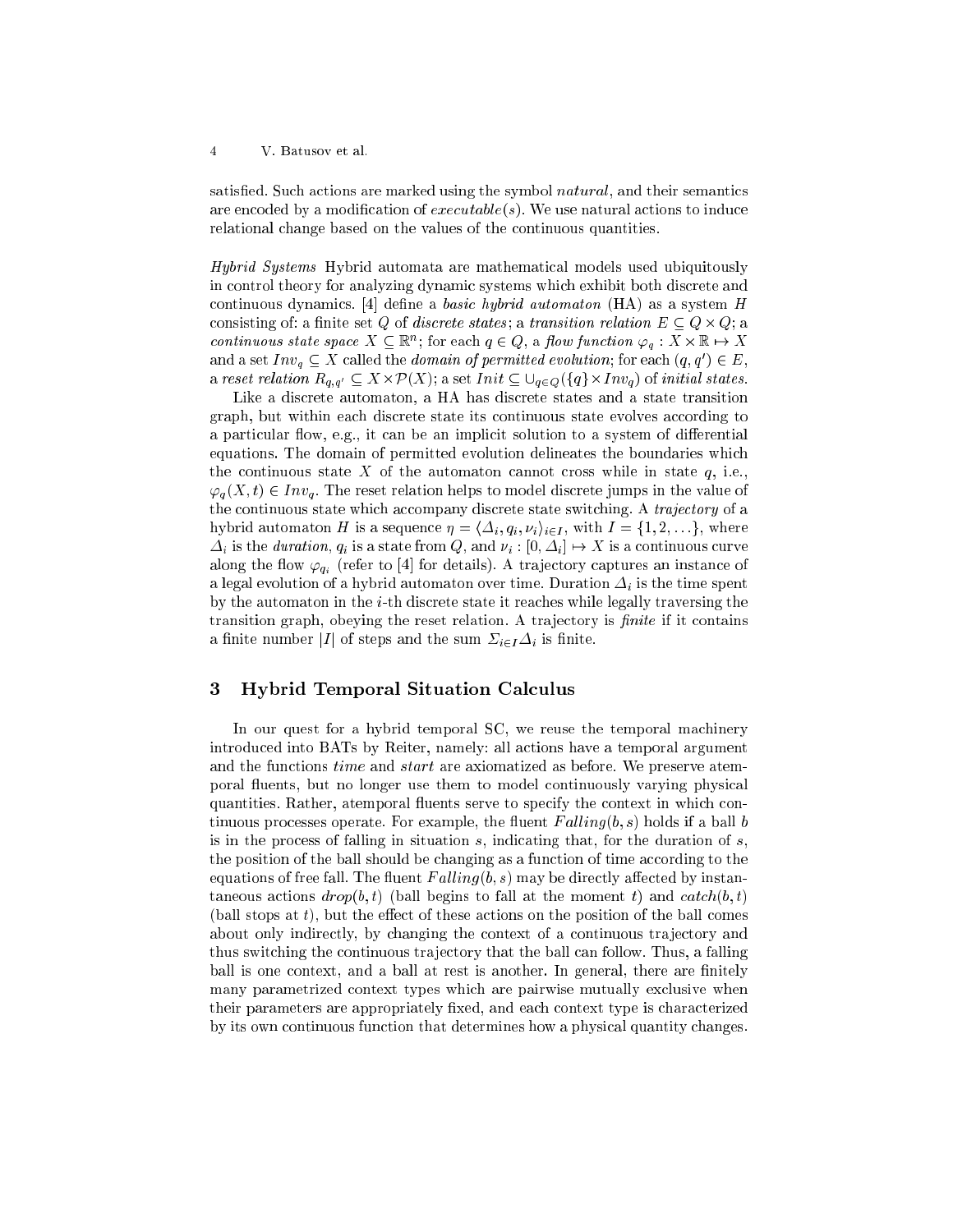To model continuously varying physical quantities, we introduce new functional fluents with a temporal argument. We imagine that these fluents can change with time, and not only as a direct effect of actions. For example, for the context where the ball is falling, the velocity of the ball at time  $t$  represented by fluent  $vel(b, t, s)$  can be specified as  $[Falling(b, s) \wedge y = vel(b, start(s), s) - g$ .  $(t - start(s))] \rightarrow vel(b, t, s) = y$ . Notice that this effect axiom does not mention a
tions and des
ribes the evolution of vel within a single situation.

Deriving State Evolution Axioms Our starting point is a temporal hange axiom (TCA) whi
h des
ribes a single law governing the evolution of a parti
ular temporal fluent due to the passage of time in a particular context of an arbitrary situation. An example of a TCA was given above for  $vel(b, t, s)$ . We assume that a TCA for a temporal functional fluent  $f$  has the general syntactic form

$$
\gamma(\bar{x}, s) \land \delta(\bar{x}, y, t, s) \to f(\bar{x}, t, s) = y,\tag{1}
$$

where t, s,  $\bar{x}$ , y are variables and  $\gamma(\bar{x}, s)$ ,  $\delta(\bar{x}, y, t, s)$  are formulas uniform in s whose free variables are among those explicitly shown. We call  $\gamma(\bar{x}, s)$  the *context*, as it specifies the condition under which the formula  $\delta(\bar{x}, y, t, s)$  is to be used to compute the value of fluent  $f$  at time  $t$ . Note that contexts are time-independent. The formula  $\delta(\bar{x}, y, t, s)$  encodes a function (e.g., a solution to the initial value problem for a system of the ordinary differential equations  $[19]$ ) which specifies y in terms of the values of other fluents at s, t. For each  $TCA$  (1) to be welldefined, we require that the background theory entails  $\gamma(\bar{x}, s) \to \exists y \, \delta(\bar{x}, y, t, s)$ . In other words, whatever the circumstance, the TCA must supply a value for the quantity modelled by  $f$  if its context is satisfied. A set of  $k$  well-defined temporal change axioms for some fluent  $f$  can be equivalently expressed as an axiom of the form (2) below, where  $\Phi(\bar{x}, y, t, s)$  is  $\bigvee_{1 \leq i \leq k} (\gamma_i(\bar{x}, s) \wedge \delta_i(\bar{x}, y, t, s))$ . For each such axiom, we require that the background theory entails the condition  $(3)$ .

$$
\Phi(\bar{x}, y, t, s) \to f(\bar{x}, t, s) = y,\tag{2}
$$

$$
\Phi(\bar{x}, y, t, s) \land \Phi(\bar{x}, y', t, s) \to y = y'.
$$
\n(3)

Condition  $(3)$  guarantees the consistency of the axiom  $(2)$  by preventing a continuous quantity from having more than one value at any moment of time. Provided (3), we an assume w.l.o.g. that all ontexts in the given set of TCA are pairwise mutually exclusive w.r.t. the background theory  $\mathcal{D}$ .

Having combined all laws which govern the evolution of  $f$  with time into a single axiom (2), we can make a causal completeness assumption: there are no other conditions under which the value of f can change in s from its initial value at start(s) as a function of t. We capture this assumption formally by the explanation losure axiom

$$
f(\bar{x}, t, s) \neq f(\bar{x}, start(s), s) \rightarrow \exists y \Phi(\bar{x}, y, t, s).
$$
\n
$$
(4)
$$

**Theorem 1.** Let  $\Psi(\bar{x},s)$  denote  $\bigvee_{1\leq i\leq k}\gamma_i(\bar{x},s)$ . The conjunction of axioms (2) and  $(4)$  in the models of  $(3)$  is logically equivalent to

$$
f(\bar{x}, t, s) = y \leftrightarrow [\Phi(\bar{x}, y, t, s) \lor y = f(\bar{x}, start(s), s) \land \neg \Psi(\bar{x}, s)].
$$
\n(5)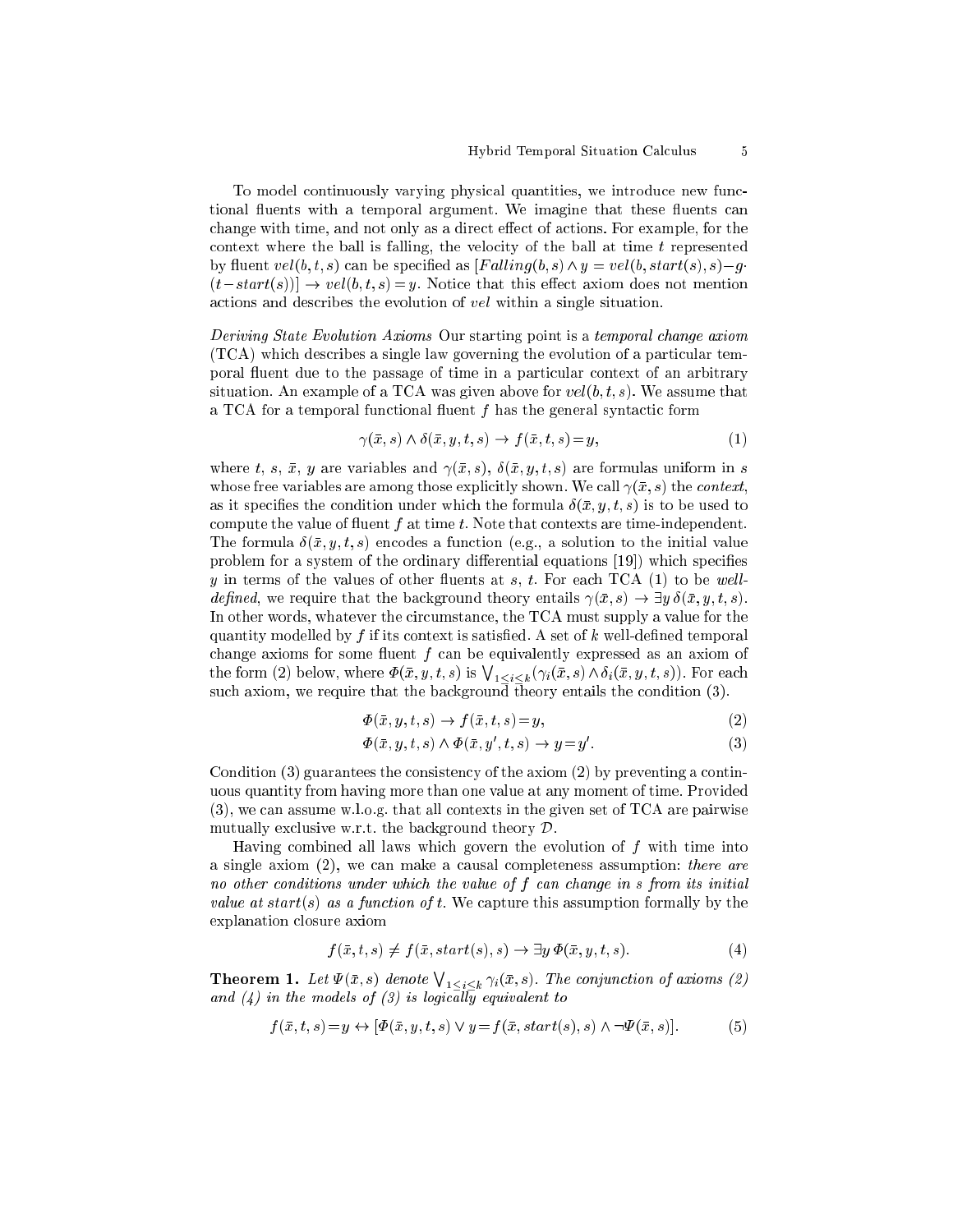We call the formula  $(5)$  a *state evolution axiom* (SEA) for the fluent f. Note what the SEA says:  $f$  evolves with time during  $s$  according to some law whose ontext is realized in s or stays onstant if no ontext is realized. The assumption (4) simply states that all reasons for change have been already accounted for in (2) and nothing is missed. It is important to realize that  $\mathcal{D}_{se}$ , a set of SEAs, complements the SSAs derived in  $[16]$  using a similar technique.

Hybrid Basic Action Theories The SEA for a temporal fluent  $f$  does not completely specify the behaviour of  $f$  because it talks only about change within a single situation s. To complete the picture, we need a SSA describing how the value of  $f$  changes (or does not change) when an action is performed. A straightforward way to accomplish this would be by an axiom which would enforce continuity, e.g.,  $f(\bar{x}, time(a), do(a, s)) = f(\bar{x}, time(a), s)$ . However, this choice would pre
lude the ability to model a
tion-indu
ed dis
ontinuous jumps in the value of the continuously varying quantities, such as the sudden change of acceleration from 0 to  $-y.\delta m/s^-$  when an object is dropped. To circumvent this, for each temporal functional fluent  $f(\bar{x}, t, s)$ , we introduce an auxiliary atemporal functional fluent  $f_{init}(\bar{x}, s)$  whose value in s represents the value of the quantity modelled by f in s at the time instant  $start(s)$ . We axiomatize  $f_{init}$  using a SSA derived from an effect axiom for  $f_{init}(\bar{x}, s)$  and a frame axiom of the form  $\neg \exists y (e(\bar{x}, y, a, s)) \rightarrow f_{init}(\bar{x}, do(a, s)) = f(\bar{x}, time(a), s)$  stating that if no relevant effect is invoked by the action a,  $f_{init}$  assumes the most recent value of f. The SSA for  $f_{init}$  has standard syntax and describes how the initial value of f in  $do(a, s)$  relates to its value at the same time instant in s (i.e., prior to a). To establish a consistent relationship between temporal fluents and their *init*ounterparts, we require that, in an arbitrary situation, the ontinuous evolution of each temporal fluent f starts with the value computed for  $f_{init}$  by its successor state axiom.

A hybrid basic action theory is a collection of axioms  $\mathcal{D} = \Sigma \cup \mathcal{D}_{ss} \cup \mathcal{D}_{ap} \cup$  $\mathcal{D}_{una} \cup \mathcal{D}_{S_0} \cup \mathcal{D}_{se}$  such that

- 1. Every action mentioned in  $\mathcal D$  is temporal;
- 2.  $\Sigma \cup \mathcal{D}_{ss} \cup \mathcal{D}_{ap} \cup \mathcal{D}_{una} \cup \mathcal{D}_{S_0}$  constitutes a BAT as per Definition 4.4.5 in [16];
- 3.  $\mathcal{D}_{se}$  is a set of SEA of the form  $f(\bar{x}, t, s) = y \leftrightarrow \psi_f(\bar{x}, t, y, s)$  where  $\psi_f(\bar{x}, t, y, s)$ is uniform in s, such that  $\mathcal{D}_{ss}$  contains an SSA for  $f_{init}$ ;
- 4. For each SEA of the form above,  $\mathcal{D}_{una} \cup \mathcal{D}_{S_0}$  entails

$$
\forall \bar{x} \forall t. \exists y (\psi_f(\bar{x}, t, y, s)) \land \forall y \forall y' (\psi_f(\bar{x}, t, y, s) \land \psi_f(\bar{x}, t, y', s) \rightarrow y = y'), \quad (6)
$$
  

$$
\exists y (f_{init}(\bar{x}, s) = y \land \psi_f(\bar{x}, start(s), y, s)); \quad (7)
$$

A set  $\mathcal{D}_{se}$  of SEA is *stratified* iff there are no temporal fluents  $f_1, \ldots, f_n$  such that  $f_1 \succ f_2 \succ \ldots \succ f_n \succ f_1$  where  $f \succ f_1$  holds in there is a SEA in  $\nu_{se}$  where  $f$  appears on the left-hand side and  $f$  on the right-hand side. A hybrid  $\mathbf{BAI}$  is stratified iff its  $\mathcal{D}_{se}$  is.

**Theorem 2.** A stratified hybrid BAT D is satisfiable iff  $\mathcal{D}_{una} \cup \mathcal{D}_{S_0}$  is.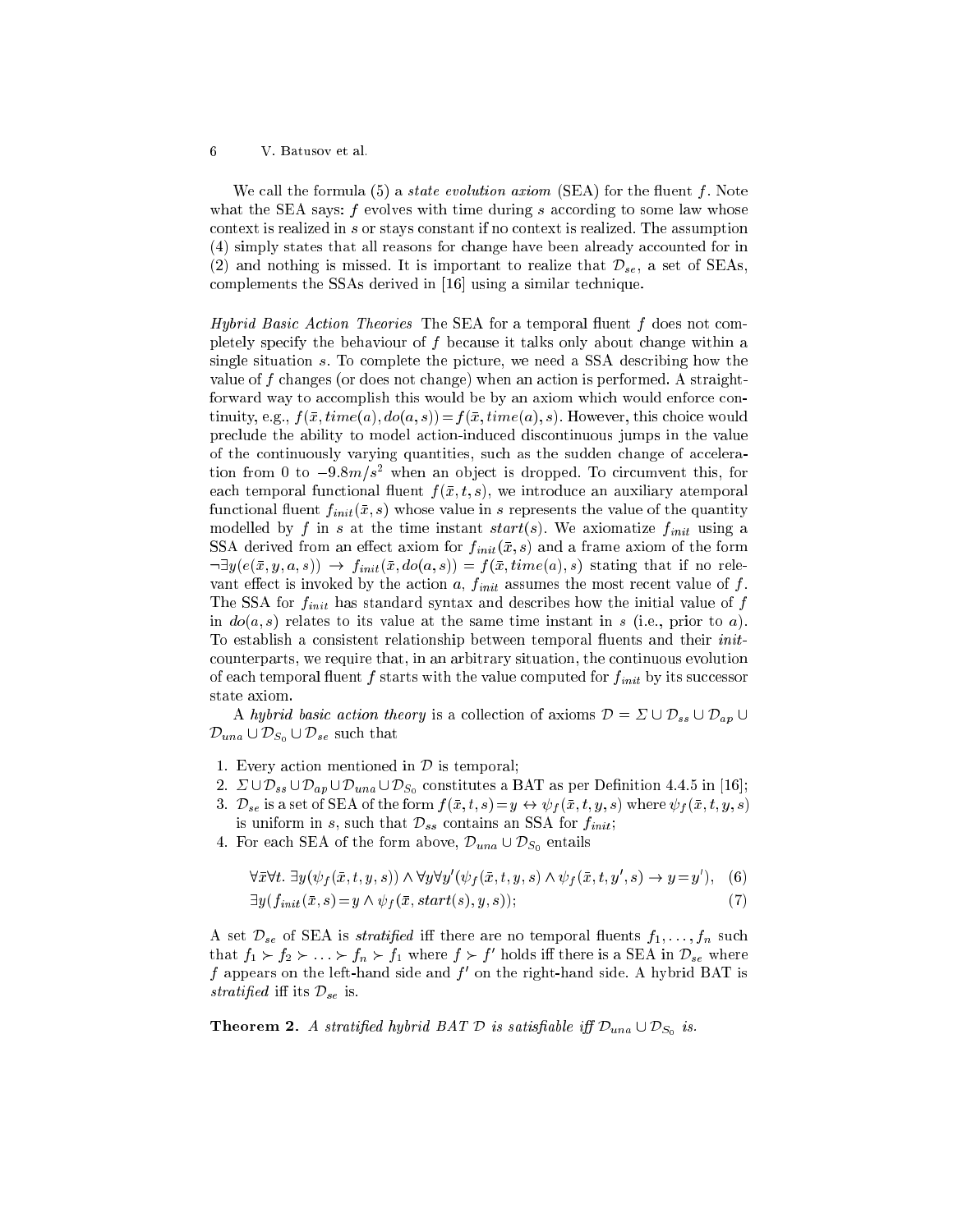Example 1. (See [1] for an illustartion and additional details.) Consider a macroscopic urban traffic domain along the lines of [20]. For simplicity, we consider a single intersection of two 2-lane roads. Facing the intersection  $i$  are 4 incoming and 4 outgoing road segments. Depending on the traffic light, a car may turn left, turn right, or drive straight from an incoming lane to an outgoing lane. Each lane is denoted by a constant and each path through the intersection  $i$  is encoded using the predicates  $st(i, r_1, r_2)$  (straight connection from lane  $r_1$  to  $r_2$ at intersection i),  $lt(i, r_1, r_2)$  (left turn), and  $rt(i, r_1, r_2)$  (right turn). The number of cars per unit of time that can pass through each connection is specified by the function  $flow(i, r_1, r_2)$ .

The outgoing lanes are of infinite capacity and are not modelled. The traffic lights are controlled by a simple looping automaton with the states  $Green(i, r, s)$ (from lane r, go straight or turn right), followed by  $RArr(i, r, s)$  (right arrow, i.e., only turn right), followed by  $Red(i, r, s)$  (stop), and then  $LArr(i, r, s)$  (only turn left), such that mutually orthogonal directions are in antiphase to each other. The switching between states for all r is triggered by the action  $switch(i, t)$  with precondition  $Poss(swith(i, t), s) \leftrightarrow start(s) \leq t$  via a set of simple SSA.

The continuous quantity we wish to model is the number of cars at intersection i queued up in lane r. For that, we use the temporal fluent  $que(i, r, t, s)$ and its atemporal counterpart  $que_{init}(i, r, s)$ . Since the lane r may run dry, we call on the natural action  $empty(i, r, t)$  to change the relational state:

$$
Poss(empty(i,r,t),s) \leftrightarrow start(s) \leq t \land que(i,r,t,s) = 0,
$$
  
\n
$$
a = empty(i,r,t) \land y = 0 \rightarrow que_{init}(i,r,do(a,s)) = y,
$$
  
\n
$$
a \neq empty(i,r,t) \land y = que(i,r,time(a),s) \rightarrow que_{init}(i,r,do(a,s)) = y.
$$

We can now formulate the TCA for que according to traffic rules. Cars do not move at a red light:  $[Red(i, r, s) \wedge y = que_{init}(i, r, s)] \rightarrow que(i, r, t, s) = y$ . When a non-empty lane  $r$  sees the left (or right) arrow, its queue decreases linearly with the rate associated with the left (resp., right) turn. For the signal  $Green(i, r, s)$ . the queue decreases with a combined rate of the straight connection and the right turn, i.e.  $y = (que_{init}(i, r, s) - (flow(i, r, r)) + flow(i, r, r))$  (t-start(s)).

From these TCA, by Theorem 1, we obtain a SEA below (simplified for brevity). Notice that the last line comes not from the TCA but from the explanation closure (4) enforced by Theorem 1 and asserts the constancy of que in the ontext whi
h the TCA did not over (movement is allowed but the lane is empty). In general, the modeller only needs to supply the TCA for the ontexts where the quantity hanges with time.

$$
que(i, r, t, s) = y \leftrightarrow (\exists \tau \exists q_0 \exists r_L \exists r_S \exists r_R).
$$
  
\n
$$
\tau = (t - start(s)) \land q_0 = que_{init}(i, r, s) \land lt(i, r, r_L) \land st(i, r, r_S) \land rt(i, r, r_R) \land
$$
  
\n
$$
[LArr(i, r, s) \land q_0 \neq 0 \land y = (q_0 - flow(i, r, r_L) \cdot \tau) \lor
$$
  
\n
$$
Green(i, r, s) \land q_0 \neq 0 \land y = (q_0 - (flow(i, r, r_S) + flow(i, r, r_R)) \cdot \tau) \lor
$$
  
\n
$$
RArr(i, r, s) \land q_0 \neq 0 \land y = (q_0 - flow(i, r, r_R) \cdot \tau) \lor
$$
  
\n
$$
Red(i, r, s) \land y = q_0 \lor \neg Red(i, r, s) \land q_0 = 0 \land y = 0].
$$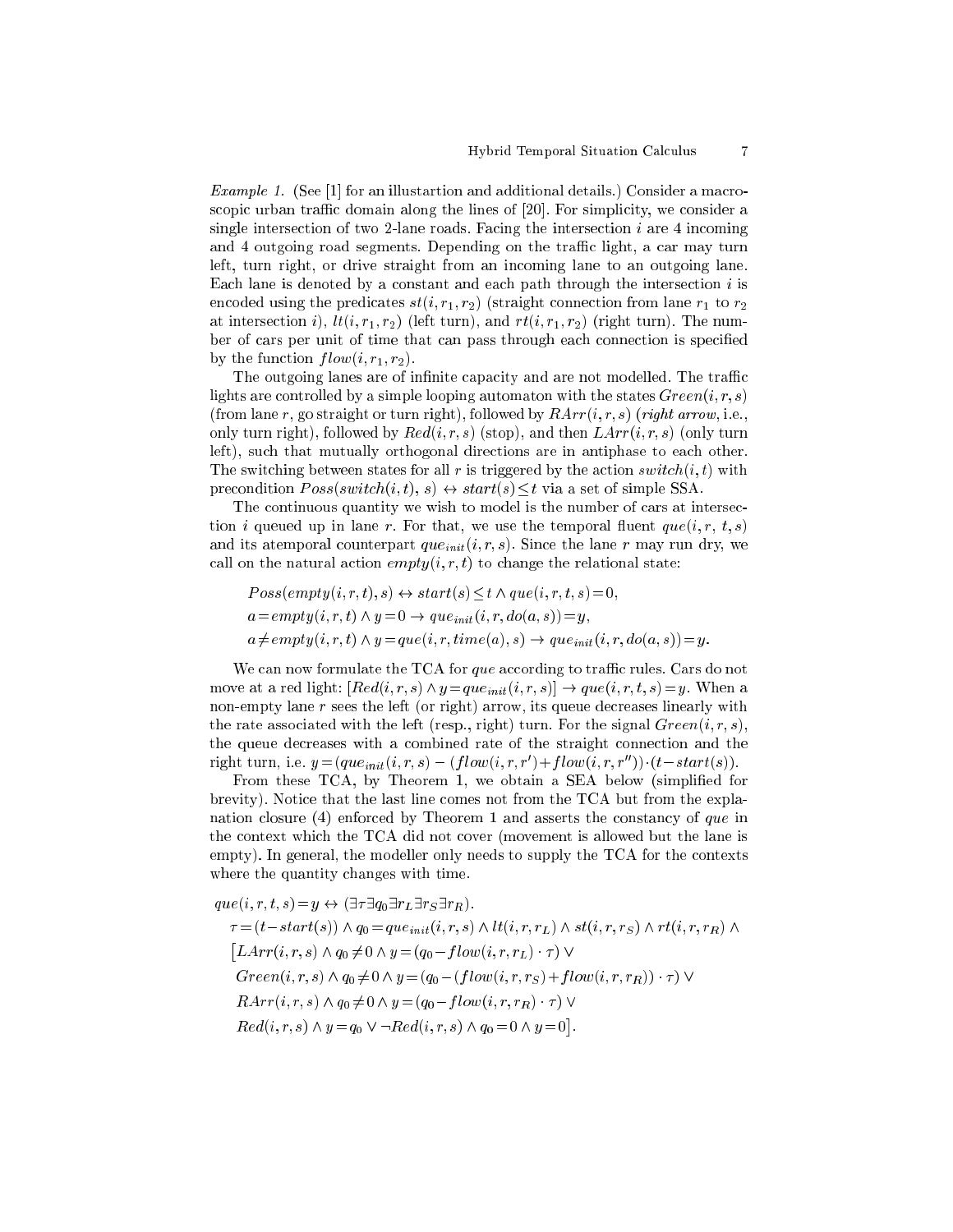## 4 Regression

Projection is a ubiquitous computational problem concerned with establishing the truth value of a statement after executing a given sequence of actions. We solve it with the help of regression. The notions of uniform and regressable formulas trivially extend to hybrid BATs. The regression operator  $\mathcal R$  as defined for atemporal BATs in Definition 4.7.4 of  $[16]$  can be extended to hybrid BATs in a straightforward way. When  $\mathcal R$  is applied to a regressable formula  $W, \mathcal R[W]$ is determined relative to a hybrid BAT. We extend  $R$  as follows.

Let  $D$  be a hybrid BAT, and let  $W$  be a regressable formula. If  $W$  is a nonfluent atom that mentions  $start(do(\alpha, \sigma))$ , then  $\mathcal{R}[W] = \mathcal{R}[W]_{time(\alpha)}^{start(do(\alpha, \sigma))}$ . If W is a non-Poss atom and mentions a functional fluent uniform in  $\sigma$ , then this term is either atemporal or temporal. The former case is covered by Reiter. In the latter case, the term is of the form  $f(C, \tau^*, \sigma)$  and has a SEA  $f(\bar{x}, t, s) =$  $y \leftrightarrow \psi_f(\bar{x}, t, y, s)$ , so we rename all quantified variables in  $\psi_f(\bar{x}, t, y, s)$  to avoid conflicts with the free variables of  $f(C, \tau^*, \sigma)$  and define  $\mathcal{R}[W]$  to be  $\mathcal{R}[\exists y]$ .  $(\tau^* =$  $start(\sigma) \wedge y = f_{init}(\bar{x}, \sigma) \vee \tau^\star \neq start(\sigma) \wedge \psi_f(\bar{C}, \tau^\star, y, \sigma)) \wedge W|_y^{f(C, \tau^\star, \sigma)}],$  where y is a new variable not occurring free in W, C,  $\tau^*$ ,  $\sigma$ . Intuitively, this transformation replaces the temporal fluent f with either the value of  $f_{init}$  if f is evaluated at the time of the last a
tion or, otherwise, with the value determined by the right-hand side of the SEA for  $f$ .

**Theorem 3.** If W is a regressable sentence of  $SC$  and  $D$  is a stratified hybrid basic action theory, then  $D \models W$  iff  $\mathcal{D}_{S_0} \cup \mathcal{D}_{una} \models \mathcal{R}[W]$ .

Example 2. Let the initial state in the previous example entail the following:

$$
start(S_0) = 0, Red(I, in_1, S_0), que_{init}(I, in_1, S_0) = 100,
$$
  
\n
$$
flow(I, in_1, out_2) = 5, flow(I, in_1, out_3) = 15, flow(I, in_1, out_4) = 10.
$$

Let W be  $que(I, in_1, 3, \sigma) < 95$ , i.e., there are fewer than 95 cars in lane  $in_1$ at time 3 in situation  $\sigma$ , where  $\sigma$  is  $do([switch (I, 1), switch (I, 2)], S_0)$ . In this narrative, the lane  $in_1$  sees the red light, which at  $t=1$  switches to the left arrow, and at  $t=2$  to green. To check if  $\mathcal{D} \models W$ , we use Theorem 3 to reduce W to an equivalent statement about  $S_0$ :

 $\mathcal{R}[que(I, in_1, 3, \sigma) < 95] = que_{init}(I, in_1, S_0) - 10(2 - 1) - (15 + 5)(3 - 2) < 95.$ 

The resulting query can be answered by FO means by plugging 100 for the initial number of cars at  $in_1$ :  $100 - 10 - 20 = 70 < 95$ , so the statement is true.

Regression can also be a powerful diagnostic tool. By analyzing the results of partial regression of a temporal query, one an attribute its validity to a particular action of the narrative. Let  $\mathcal{R}^{\sigma}$  be a variant of R which does not regress bevond  $\sigma'$ . We can establish whether  $\mathcal{R}^{\sigma}$   $W$  is true for each  $\sigma' \sqsubset \sigma$ as before. In our example, the query holds during and after  $switch(I, 2)$  but is false before and at the instant of  $switch(I,1)$ . We conclude that the action switch(I, 1) as well as the time that has passed since  $t=1$  up to the time when  $\mathcal{R}^{do(switch(I,1),S_0)}[W]$  became true are responsible for the fact that W holds at  $\sigma$ . Note that W can be an arbitrary regressable property of the dynamic system.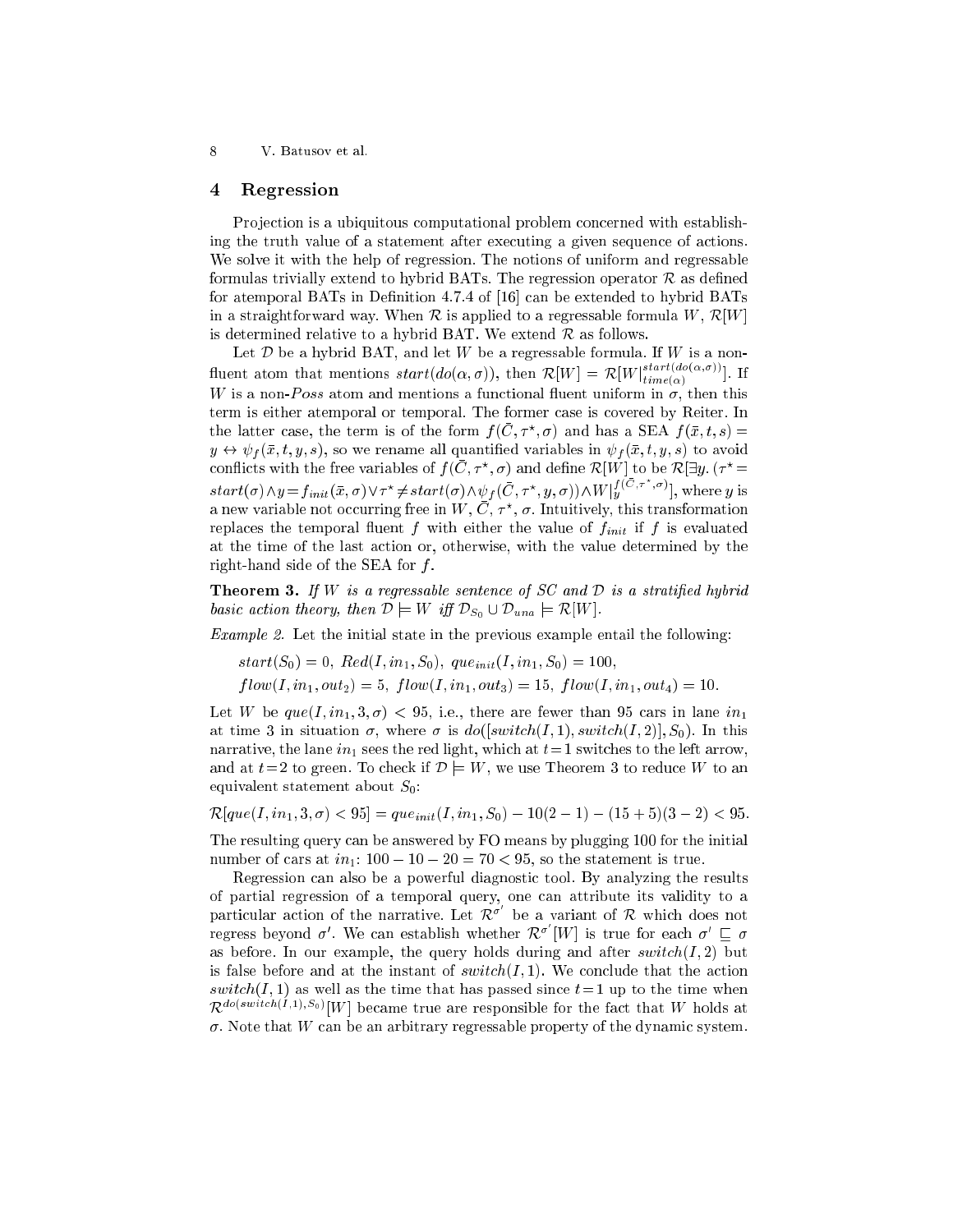# 5 Comparison with Previous Approa
hes

Considering that discrete-continuous systems have been a hot topic for decades, it is impossible to fairly compare hybrid situation calculus to a representative subset of all work in that area. Hence, we draw comparisons only to approaches from the same paradigm.

A seminal work by Sandewall [17] points out that discarding information from a theory cannot lead to better inferences. He argues that differential calculus is the perfe
t language for modelling ontinuous hange and that the essential task in des
ribing physi
al systems is to provide a logi
al foundation for dis
rete state transitions. Pinto [13] presents initial proposals to introduce time into the situation calculus; these works focuse on a so-called actual sequence of actions and introduced representation for occurrences of actions w.r.t. an external time-line. Ch. 6 of [13] discusses examples of continuous change and natural events following [17], but without using Sandewall's non-monotonic solution to the frame problem. It also introduces a class of objects called parameters that are used to name continuously varying properties such that each parameter behaves according to a unique function of time during a fixed situation. It is mentioned that parameters can be replaced with functional fluents of time, but this direction was not elaborated. Building on earlier work of  $[17, 13]$ ,  $[11]$  introduces timeindependent fluents and situation-independent parameters that can be regarded as fun
tions of time, but provides only an example, and no general methodology.  $[16]$  provides the modern axiomatization of time, concurrency, and natural actions in SC. However, [16] allows only atemporal fluents in contrast to [13]. For this reason, [18] proposes an auxiliary action  $watch(t)$  (see below).

The example in Section 3 helps illustrate the differences with our approach. Consider Reiter's temporal SC [16]: since fluents are atemporal, the TCA above are replaced by effect axioms for the atemporal fluent  $que(i, r, s)$ , e.g.,

$$
a = switch(i, t) \land [LArr(i, r, s) \land que(i, r, s) \neq 0 \land \exists r'[lt(i, r, r') \landy = (que(i, r, s) - flow(i, r, r') \cdot (time(a) - start(s))]] \rightarrow que(i, r, do(a, s)) = y.
$$

Note that, in effect axioms, the change in que is associated with a named action. The modeller must replicate this axiom for each action which might affect the context  $LArr(i, r, s) \wedge que(i, r, s) \neq 0$ , and likewise for all other contexts and TCA. In our approa
h, the hange in ontext is handled separately and does not complicate the axiomatization of continuous dynamics. The right-hand  $s$ side of the resulting SSA,  $\gamma_{que}(i, r, y, s)$  v  $que(i, r, s) = y \wedge \neg y$   $\gamma_{que}(i, r, y, s)$ , can be obtained from the right-hand side of the SEA above by replacing  $t$ with  $time(a)$ ,  $que_{init}(i, r, s)$  with  $que(i, r, s)$ , and the last line by  $que(i, r, s)$  $y \wedge \neg \exists y \; \gamma_{que} \, (i, r, y \, , s)$ . Notice that the expression  $\gamma_{que} \, (i, r, y, s)$  occurs twice first due to the effect axiom (in a normal form) and then again due to explanation closure — see examples in Section 3.2.6 in [16]. In our approach, only the essential atemporal part of that expression appears. Furthermore, Reiter's version of the precondition axiom for  $empty(i, r, t)$  is necessarily cumbersome because it mentions  $que(i, r, t, s)$ , whose evolution (and thus the value at t) depends on the urrent relational state of s. Therefore, the modeller must in
lude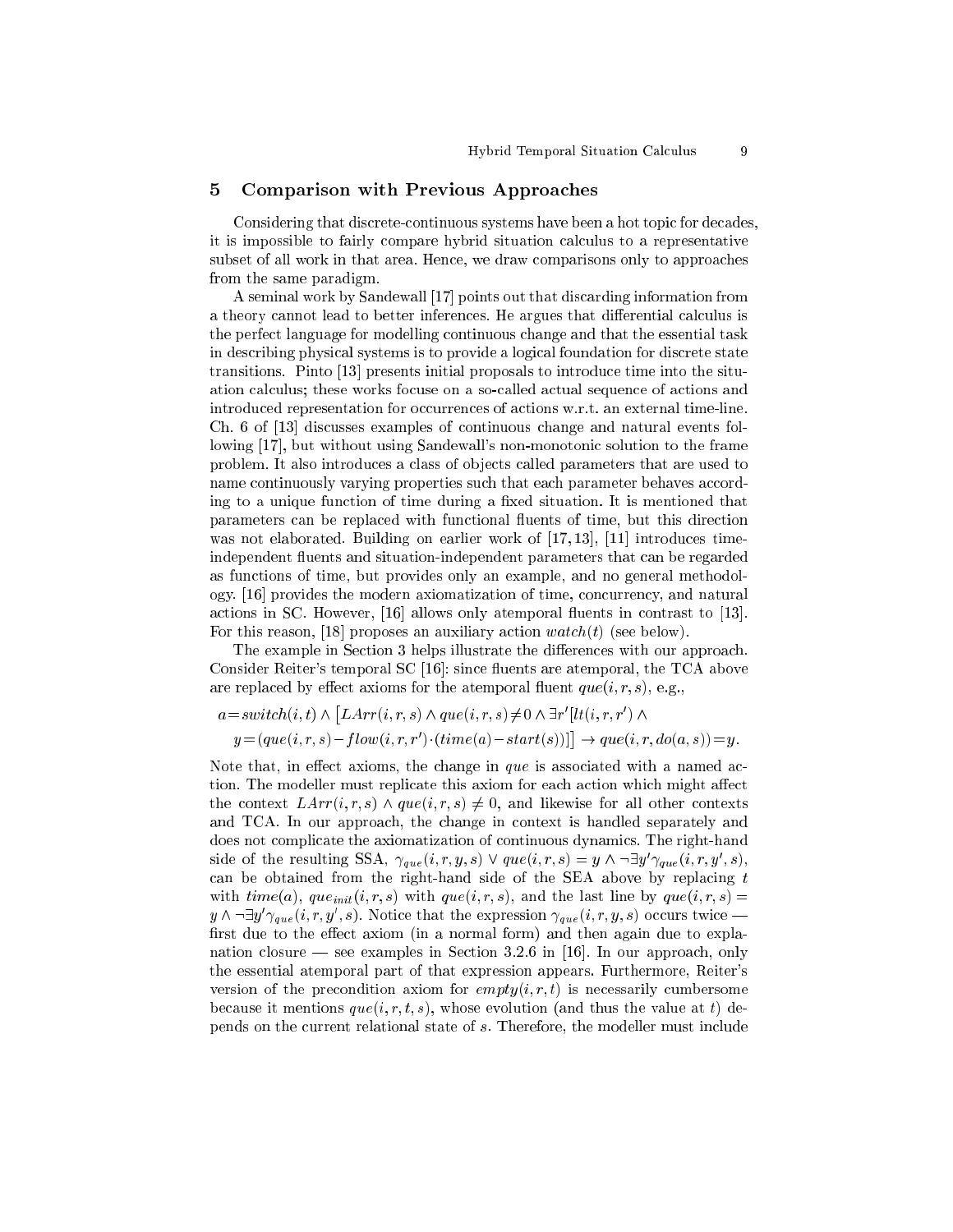the right-hand side of the SSA in the precondition, thereby increasing the size of the axioms by roughly the size of the SSA for the continuous fluent  $F$  for every  $\alpha$  occurrence of F in a precondition axiom while not adding any new information. Moreover, since fluents are atemporal, evaluating them at arbitrary moments of time  $t$  requires an auxiliary action.

The approach due to [18] introduces the special action  $\text{watch}(t)$  to advance time to the time-point  $t$ . This allows one to access continuous fluents in between the agent actions, but at a cost: replacing  $que(i, r, t, s)$  by  $que(i, r, do(watch(t), s))$ in the precondition axiom makes the right-hand side non-uniform in  $s$ , violates Defn. 4.4.3 in [16], and thus steps outside of the well-studied realm of BATs. A later proposal due to [8] considers fluents whose values range over functions of time, but neither the fluents nor the actions have a temporal argument. Domain actions occur at the same instant as the preceding situation, and the mechanism for advancing time is the special action  $waitFor(\phi)$  which simulates the passage of time until the earliest time-point where  $\phi$  holds. Aimed specifically at robotic control, this approach relies on a cc-Golog program to trigger the  $waitFor$  action.

Finzi and Pirri [6] introduce temporal flexible situation calculus, a dialect aimed to provide formal semantics and a Golog implementation for constraintbased interval planning whi
h requires dealing with multiple alternating timelines. To represent processes, they introduce fluents with a time argument. However, this time argument marks the instant of the process' creation and is not asso
iated with a ontinuous evolution.

#### 6 6 Modelling Hybrid Automata

Hybrid BATs introdu
ed here are naturally suitable for apturing hybrid automata [12]. Given an arbitrary basic hybrid automaton  $H$ , c.f., Section 2, we proceed as follows. For every discrete state in the set Q, we introduce a constant  $q_i$  with  $1 \leq i \leq |Q|$  and let  $\mathcal{D}_{S_0}$  contain unique name axioms for all  $q_i$ . The transition relation  $E$  is encoded by a finite set of facts  $E(q,q$  ). Each flow  $\varphi_q$  is encoded by the function flow such that  $flow(q, x, t) = y$  iff  $\varphi_q(x, t) = y$ . Each set of invariant states  $Inv_q$  is encoded by the predicate  $Inv(q, x)$  which holds in  $x \in Inv_q$ . Each reset relation  $\kappa_{q,q'}$  is encoded by the predicate  $\kappa(q,q|,x,y)$ which holds iff  $y \in R_{q,q'}(x)$ . The set of initial states Init is encoded by the predicate  $Init(q, x)$  which holds iff  $(q, x) \in Init$ .

Let  $Q(s)$  denote the discrete and  $A(t,s)$  the continuous state. Let  $tr(q,q|,y,t)$ be the action representing a transition from state  $q$  to  $q$  at time  $t$  while resetting the continuous state to the value  $y$ . The automaton can be described as

$$
Poss(tr(q, q', y, t), s) \leftrightarrow Q(s) = q \land E(q, q') \land R(q, q', X(t, s), y) \land Inv(q', y),
$$
  
\n
$$
Q(do(a, s)) = q \leftrightarrow \exists q', y, t(a = tr(q', q, y, t)) \lor Q(s) = q \land \neg \exists q', y, t(a = tr(q, q', y, t)),
$$
  
\n
$$
X_{init}(do(a, s)) = x \leftrightarrow \exists q \exists q' \exists t(a = tr(q, q', x, t)),
$$
  
\n
$$
X(t, s) = x \leftrightarrow \bigvee_{i=1}^{k} [Q(s) = q_i \land x = flow(q_i, X_{init}(s), t)].
$$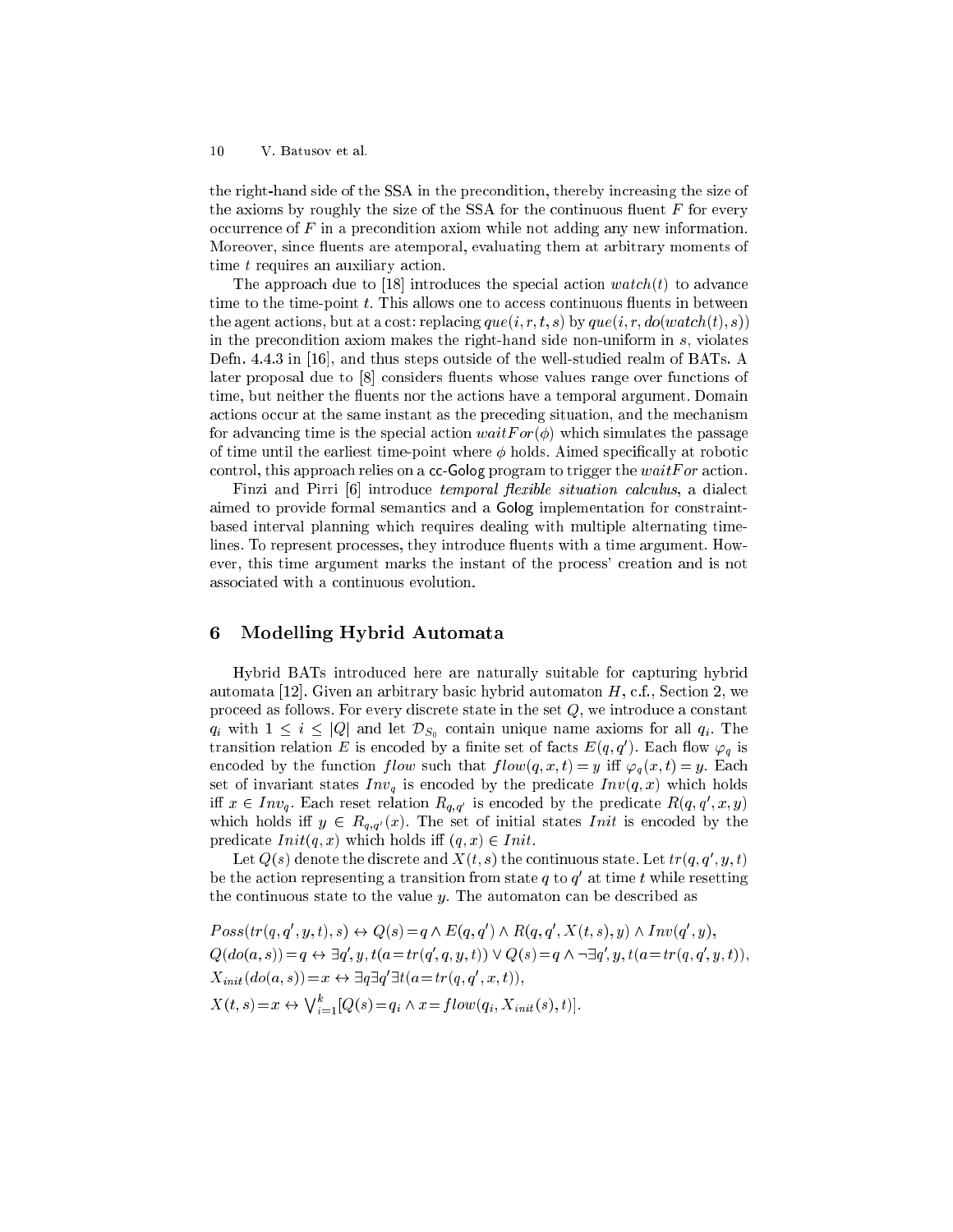**Theorem 4.** Let  $D$  be a satisfiable hybrid BAT axiomatizing a hybrid automaton H as above, let  $\sigma$  be an executable ground situation and let  $\tau > start(\sigma)$ . Then

$$
\mathcal{D} \models Init(Q(S_0), X_{init}(S_0)) \land (\forall a, s, t) [do(a, s) \sqsubseteq \sigma \land start(s) \le t \le time(a) \lor s = \sigma \land start(\sigma) \le t \le \tau] \rightarrow Inv(Q(s), X(s, t))
$$

if and only if a finite trajectory of H can be uniquely constructed from  $\sigma$  and  $\tau$ .

Clearly, this axiomatization rules out non-trivial queries about the ontent of the states because its discrete states are a finite set without objects, relations, et
. A general hybrid BAT does not have this limitation. While lassi HA are based on a finite representation of states and atomic state transitions, richer representations began to attra
t the interest of the hybrid system ommunity. Of particular interest is the work by Platzer  $[15]$  based on FO dynamic logic extended to handle differential equations for describing continuous change. Our work contributes to this line of research by providing a very rich representation of the discrete states described relationally in FOL. Both [14] and our paper propose to go beyond finite-state HA. The key advantage of our work is in the availability of situation terms, and therefore, the regression operator. Thus, the usual SC-based reasoning tasks [16] can be solved in our hybrid BATs.

### $\overline{7}$ **Conclusion**

Inspired by hybrid systems, we have proposed a temporal extension of SC with a clear distinction between atemporal fluents, responsible for transitions between states, and temporal fluents, representing continuous change within a state. While this paper focuses on semantics, the connection with hybrid systems established here opens new perspe
tives for future work on automated reasoning as well. In hybrid systems, the practical need for robust specification and verification tools for HA resulted in the development of a multitude of logic-based approaches (see  $[4]$  for an overview). More recently,  $[7]$  show that certain classes of de
ision problems belong to reasonable omplexity lasses. These results provide foundations for verification of robustness in hybrid systems  $[9]$ . Platzer's work offers some decidability results for verification based on quantifier eliminations  $[14, 15]$ . Note that the quantified differential dynamic logic  $[14]$ , which focuses on functions and does not allow for arbitrary relations on objects, cannot en
ode SC a
tion theories in an obvious way, i.e., it in
ludes only one primitive a
tion (assignment), but BATs provide agent a
tions that an model a system at a higher level of abstra
tion. Nevertheless, it may be interesting to study the reductions of fragments of Golog [10] and BATs with or without continuous time to such a dynamic logic, to exploit existing [14] and future decidability results.

On the other hand, while research in hybrid systems focuses on certain verification problems, the present paper, due to regression, proposes an approach to solve other reasoning problems that annot be formulated in hybrid systems. Recent work on bounded theories [5, 2] provides promising means to study decidable cases in this realm, which could be of interest to hybrid systems as well.